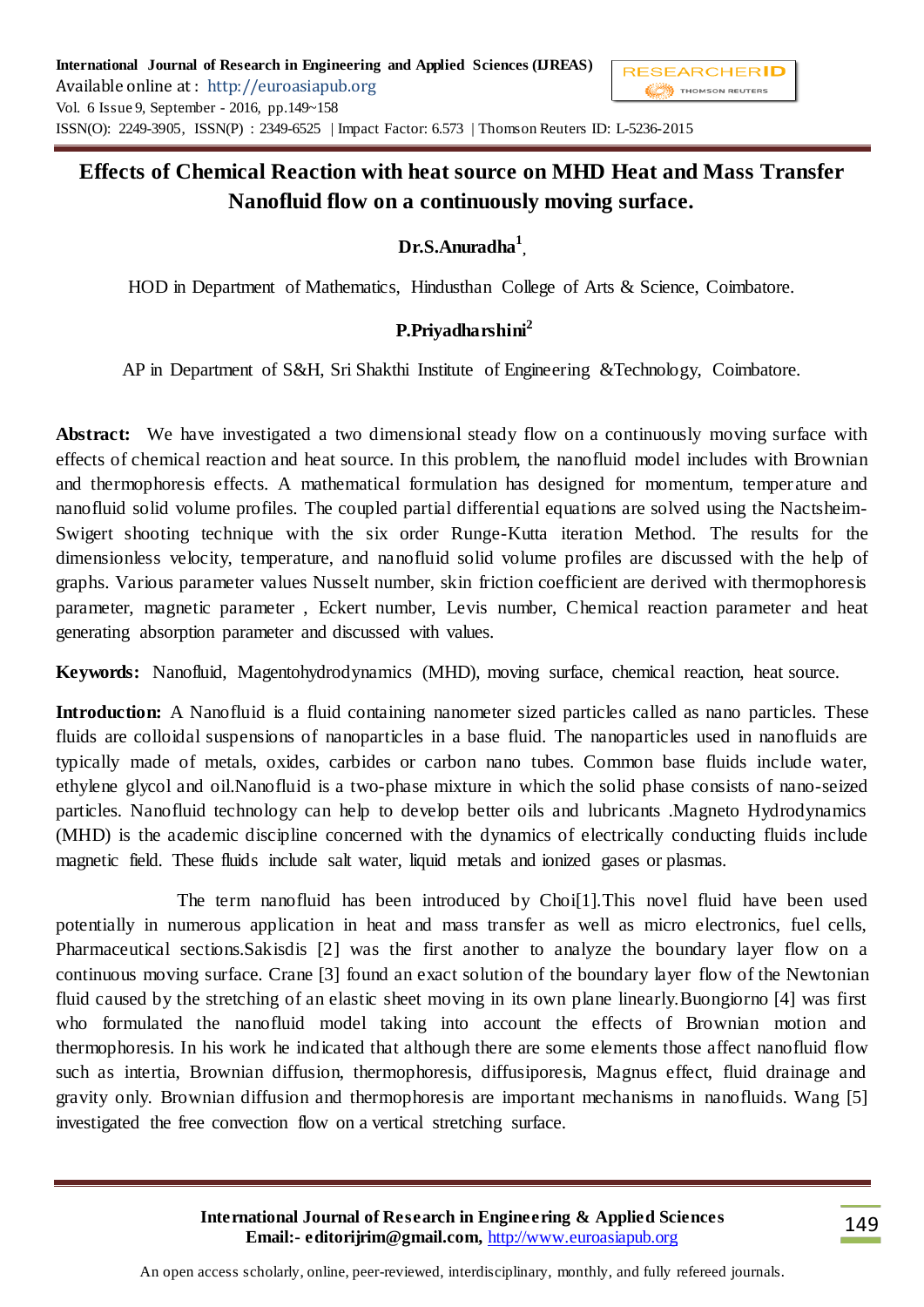Pop et al [6] obtained similarity solution by considering viscosity as an inverse function of temperature of the plate. There are several numerical studies on the modeling of natural convection heat transfer in nnaofluids.Gbadeyan et al [7] numerically studied natural convection flow of a nanofluid over a vertical plate with a uniform surface heat flux. Fang et al [8] used a second order a slip flow in their research. Choi and Eastman [9] discovered that the addition of less than 1% of nanoparticles into the base fluid doubles the heat conductivity of the fluid. Hamad et al [10] obtained the flow and mass transfer over a permeable sheet without fluid slip.Soundalgekar et al [11] studied the problem of flow of incompressible viscous fluid past a continuously moving semi-infinite plate by considering variable viscosity and variable temperature. Muthucumaraswamy [12] studied the effects of chemical reaction on vertical oscillating plate with variable temperature. Makinde [13] studied the effects of temperature dependent viscosity on free convective flow past a vertical porous plate in the presence of a magnetic field, thermal radiation and a first order homogeneous chemical reaction.

 In this paper we have investigated a two dimensional steady flow on a continuously moving surface with effects of chemical reaction and heat source. The governing partial differential equations are converted into nonlinear ordinary differential equations and then solved numerically by using famous method Nactsheim-Swigert [14] shooting technique with sixth order Runge-Kutta Method. The results of dimensionless parameters velocity, temperature and nanofluid solid volume profiles are discussed with the help of graphs and table values.

#### **Mathematical Formulation**

Consider a two dimensional steady flow of a incompressible nanofluid which is electricity conducting and past a continuously moving surface with the uniform velocity U in the presence of magnetic field of strength  $B_0$  is applied parallel to the y axis and chemical reaction with heat source is considered in the flow region it is assumed that the induced magnetic field, the external electric field are negligible due to polarization of charges. Let us consider x axis to be focused along the surface and y axis normal to the surface.

The physical flow model and coordinate system is shown in figure-1under the above approximation and using the usual boundary layer approximation.



**Fig 1. Coordinate system for continuously moving surface**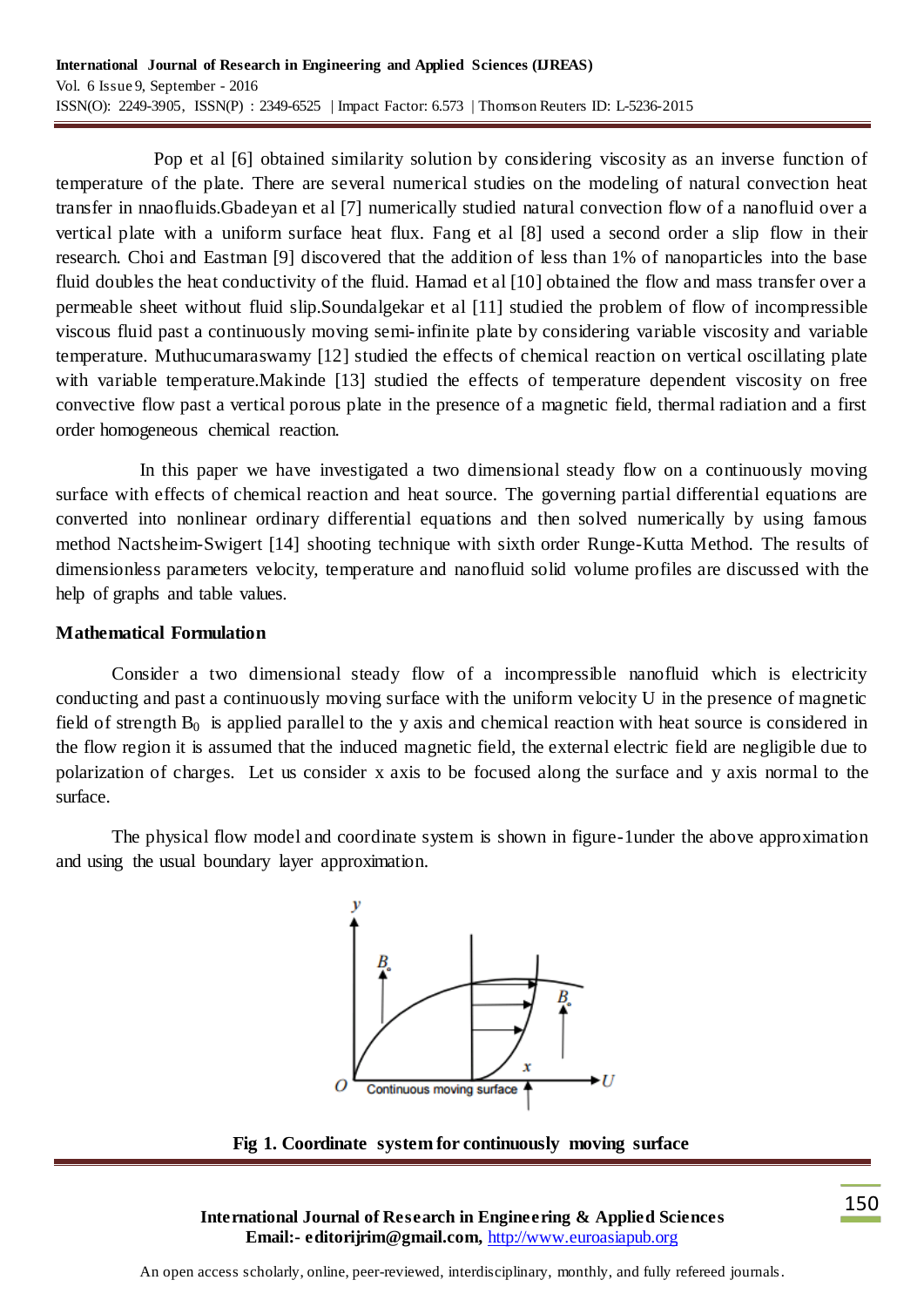The governing equation of conservation of mass, momentum, energy and nano particle volume in the presence of magnetic field and viscosity dissipation towards a continuously moving surface can be written in Cartesian coordinates  $x \& y$ .

$$
\frac{\partial u}{\partial x} + \frac{\partial v}{\partial y} = 0 \tag{1}
$$

$$
u \frac{\partial u}{\partial x} + v \frac{\partial v}{\partial y} = \frac{1}{\rho} \frac{\partial}{\partial y} \left( u \frac{\partial u}{\partial y} \right) - \frac{\sigma_e B_0^2 u}{\rho}
$$
 (2)

$$
u \frac{\partial T}{\partial x} + v \frac{\partial T}{\partial y} = \frac{\partial}{\partial y} \left( \alpha \frac{\partial T}{\partial y} \right) + \frac{u}{\rho c_{\phi}} \left( \frac{\partial u}{\partial y} \right)^2 + \frac{\sigma_e B_0^2 u^2}{\rho c_{\phi}} + T \left\{ D_B \left( \frac{\partial T}{\partial y} \frac{\partial C}{\partial y} \right) + \frac{D_T}{T_{\infty}} \left( \frac{\partial T}{\partial y} \right)^2 \right\} + \frac{Q_0}{\rho c_{\rho}} (T - T_{\infty})
$$
\n(3)

$$
u \frac{\partial C}{\partial x} + v \frac{\partial C}{\partial y} = D_B \frac{\partial^2 C}{\partial y^2} + \frac{D_T}{T_{\infty}} \frac{\partial^2 T}{\partial y^2} + K_r(C - C_{\infty})
$$
\n(4)

And the Boundary conditions are:

$$
u = U = ax, v = 0, T = Tω(x), C = Cω(x) at y = 0
$$
  

$$
u = 0, T = Tω, C = Cω as y \rightarrow ∞
$$
 (5)

Where  $\alpha$  is a thermal diffusivity,  $Q_0$  is a heat generation coefficient,  $\rho$  is the density,  $\sigma_e$  is the electrical conductivity,  $C_p$  is the specific heat and constant pressure,  $\mu$  is the thermal viscosity,  $D_B$  is the Brownian diffusion coefficient,  $D_T$  is the thermophoresis diffusion coefficient and  $K_r$  is the rate of chemical reaction.

The equations  $(2) - (4)$  can be transformed into the ordinary differential equation by using the following similarity transformations.

$$
\eta = y \sqrt{\frac{a}{v_{\infty}}}, \Psi = x \sqrt{aV_{\infty}} f(\eta)
$$
  

$$
\theta(\eta) = \frac{T - T_{\infty}}{T_{\omega} - T_{\infty}}, \theta(\eta) = \frac{C - C_{\infty}}{C_{\omega} - C_{\infty}}
$$
  
(6)

Where  $v_{\infty}$  reference kinematic viscosity it will be assumed the temperature and concentration difference between the moving surface and the free stream various A  $x^n$  and B  $x^n$ 

$$
T_{\omega}(x) - T_{\infty} = Ax^n \tag{7}
$$

$$
C_w(x) - C_\infty = Bx^n \tag{8}
$$

Where  $A \& B$  are constants, n is exponent parameter and x is measure from the leading edge of the surface.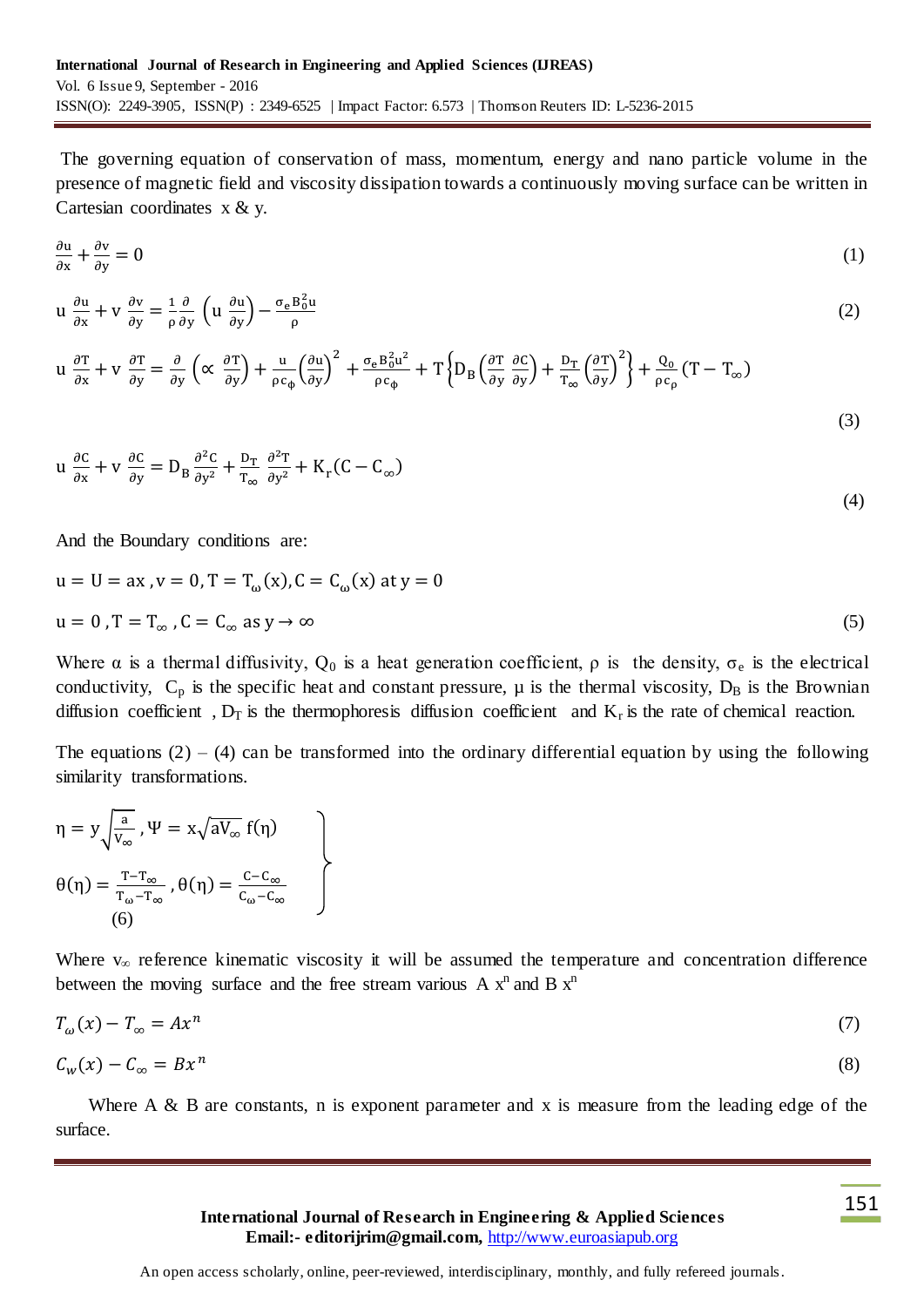From the above transformations the non dimensional, non linear, coupled differential equations are obtained as:

$$
f''' + f f'' - f'^2 - R_{e_m}^2 f' = 0
$$
\n(9)

$$
\theta'' - nP_r f' \theta + P_r f \theta' + P_r E_C f''^2 + R_{e_m}^2 P_r E_C f'^2 + P_r N_b \theta' \phi' + P_r N_t \theta'^2 + \lambda P_r \theta = 0
$$
\n(10)

$$
\varphi'' + L_e f \varphi' - n L_e f' \varphi + \left(\frac{N_t}{N_b}\right) \theta'' + \gamma L_e R_{e_x} \varphi = 0
$$
\n(11)

Where

$$
E_C = \frac{u^2}{c_p(\tau_{\omega} - \tau_{\infty})}
$$
 (Eckert number)  
\n
$$
P_r = \frac{v_{\infty}}{\alpha}
$$
 (Prandtl number)  
\n
$$
\lambda = \frac{Q_0}{(\tau_{\omega} - \tau_{\infty})\rho c_p}
$$
 (Heat source parameter)  
\n
$$
R_{e_x} = B_0 \sqrt{\frac{\sigma_e}{\rho a}}
$$
 (Magnetic parameter)  
\n
$$
L_e = \frac{v_{\infty}}{v_{\infty}}
$$
 (Lewis number)  
\n
$$
R_{e_x} = \frac{\alpha x^2}{v_{\infty}}
$$
 (Local Reynolds number)  
\n
$$
\gamma = \frac{v_{\infty} K_r}{u^2}
$$
 (Chemical reaction parameter)  
\n
$$
N_b = \frac{(\rho C)_{\rho} D_B (\varphi_{\omega} - \varphi_{\infty})}{v_{\infty} (\rho C)_f}
$$
 (Brownian motion parameter)  
\n
$$
N_t = \frac{(\rho C)_{\rho} D_T(\tau_{\omega} - \tau_{\infty})}{v_{\infty} \tau_{\infty} (\rho C)_f}
$$
 (Thermo phonesis parameter)  
\nThe corresponding Boundary conditions are  
\n $f = 0, f = 1, \theta = 1, \phi = 1$  at  $\eta = 0$   
\n $f = 0, \theta = 0, \phi = 0$  as  $\eta \to \infty$  (12)

The physical quantities of Skin friction( $C_f$ ), the local Nusselt number( $N_u$ ), and the local Sherwood number  $( Sh)$  are calculated by the following equations: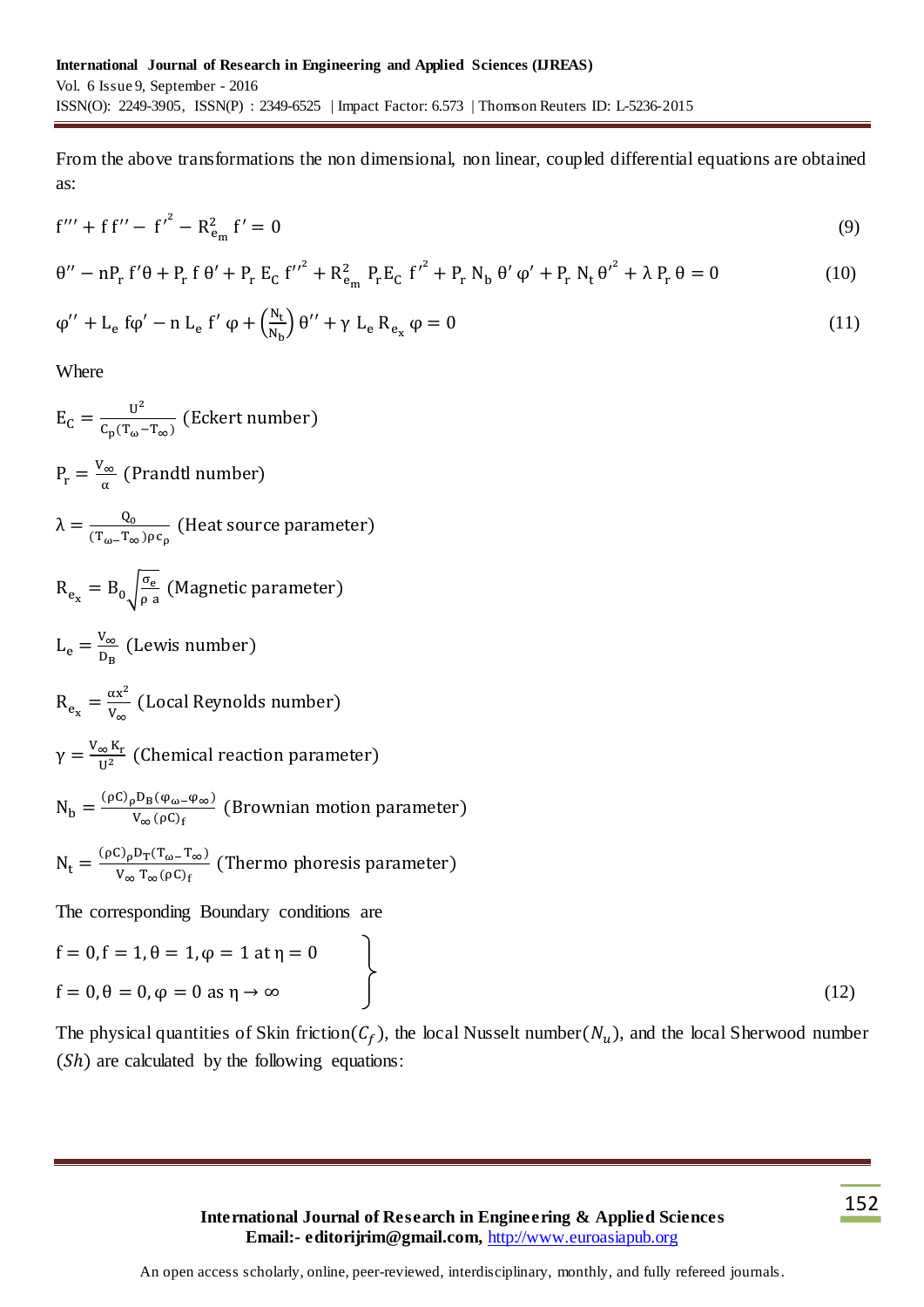$$
C_f (R_{e_x})^{-1/2} = -f''(0)
$$
  
\n
$$
N_u (R_{e_x})^{-1/2} = -\theta'(0) \text{ and }
$$
  
\n
$$
S_h (R_{e_x})^{-1/2} = -\varphi'(0)
$$
 (13)

Where  $R_{e_x} = \frac{ax^2}{V}$  $\frac{dx}{v_{\infty}}$  is the local Reynolds number.

#### **NUMERICAL ANALYSIS:**

The set of non dimensional, non linear couple boundary layer equations  $(9) - (11)$  with boundary conditions (12) doesn't possess a closed form analytical solution. Hence it has been solved numerically using the Nactsheim- Swigert shooting iteration technique together with a sixth- order Runge-Kutta iterations scheme. In shooting method, the missing initial conditions f'(0),  $\theta$ ' (0),  $\Phi$ ' (0) by the shooting techniques until the boundary conditions at infinity  $f'(\infty)$ ,  $\theta'(\infty)$ ,  $\Phi'(\infty)$  decay exponentially to zero. The accuracy of the assumed missing initial conditions is then verified via comparison with the computed value of the dependent variable at the terminal point with its given value there. The entire computation procedure is implemented using a program written and carried out using Mathematica computer language. From the process of numerical computation the fluid velocity, the temperature, the concentration, the Skin friction coefficient, Nusselt number and Sherwood number are proportional to  $f'(\eta)$ ,  $\theta(\eta)$ ,  $\Phi(\eta)$ ,  $\theta'(\eta)$ ,  $\theta'(\eta)$ ,  $\Phi'$ (η).

#### **RESULTS AND DISCUSSION:**

The heat and mass transfer problem associated with MHD flow of the nanofluids over a continuously moving surface has been studied. Table 1 indicates the values of skin friction, Nusselt Number and Sherwood Number for different values of the physical parameters.

Figure 2 shows dimensionless velocity profile for different values of magnetic parameter ( $\text{Re}_{\text{m}}$ ) where  $Pr = 0.7$ ,  $n = 0.5$ ,  $Nb = 0.5$ ,  $Nt = 0.5$ ,  $Le = 1$ ,  $\lambda = 0.0$ ,  $Rex = 0.5$ ,  $Ec = 0.3$ ,  $\gamma = 0.5$ . It is observed that magnetic parameter increases when the velocity decreases.

Figure 3 displays dimensionless velocity distribution for different values of exponent parameter (n) where  $Pr = 0.7$ , Rem = 0.3, Nb = 0.5, Nt = 0.5, Le = 1,  $\lambda = 0.0$ , Rex = 0.5, Ec = 0.3,  $\gamma = 0.5$ . It is noted that that exponent parameter increases when the velocity increases.

Figure 4 exhibits dimensionless temperature profile for different values of magnetic parameter ( $\text{Re}_{\text{m}}$ ) where  $Pr = 0.7$ ,  $n = 0.5$ ,  $Nb = 0.5$ ,  $Nt = 0.5$ ,  $Le = 1$ ,  $\lambda = 0.0$ ,  $Rex = 0.5$ ,  $Ec = 0.3$ ,  $\gamma = 0.5$ . It is observed that magnetic parameter increases when the temperature increases.

Figure 5 displays dimensionless temperature distribution for different values of exponent parameter (n) where Pr = 0.7, Rem = 0.3, Nb = 0.5, Nt = 0.5, Le =  $1, \lambda = 0.0$ , Rex = 0.5, Ec = 0.3,  $\gamma = 0.5$ . It is noted that that exponent parameter increases when the temperature decreases.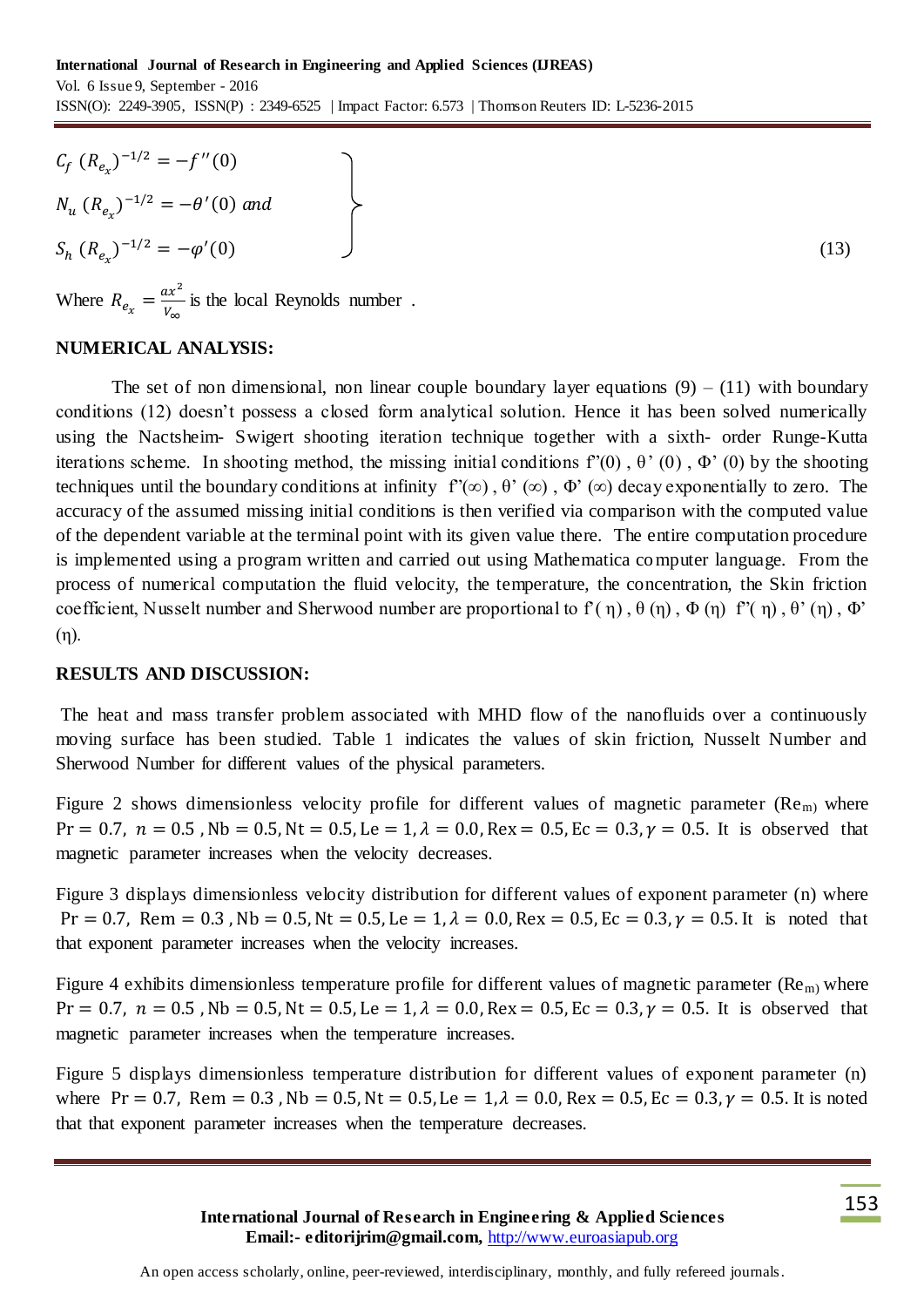Figure 6 shows dimensionless concentration distribution for different values of chemical reaction parameter (γ) where  $Pr = 0.7$ , Rem = 0.3, Nb = 0.5, Nt = 0.5, Le = 1,  $\lambda = 0.0$ , Rex = 0.5, Ec = 0.3, n = 0.5. It is observed that that chemical reaction parameter increases when the concentration decreases.

Figure 7 exhibits dimensionless concentration profile for different values of magnetic parameter ( $\text{Re}_{\text{m}}$ ) where  $Pr = 0.7$ ,  $n = 0.5$ ,  $Nb = 0.5$ ,  $Nt = 0.5$ ,  $Le = 1$ ,  $\lambda = 0.0$ ,  $Rex = 0.5$ ,  $Ec = 0.3$ ,  $\gamma = 0.5$ . It is observed that magnetic parameter increases when the concentration decreases.

Figure 8 displays dimensionless concentration distribution for different values of exponent parameter (n) where Pr = 0.7, Rem = 0.3, Nb = 0.5, Nt = 0.5, Le =  $1, \lambda = 0.0$ , Rex = 0.5, Ec = 0.3,  $\gamma = 0.5$ . It is noted that that exponent parameter increases when the concentration decreases.

Figure 9 shows dimensionless velocity profiles for different values of heat source parameter ( $\lambda$ ) where Pr = 0.7, Rem = 0.3, Nb = 0.5, Nt = 0.5, Le = 1, n = 3.0, Rex = 0.5, Ec = 0.3,  $\gamma$  = 0.5. It is observed that heat source parameter increases when the velocity decreases.

Figure 10 shows dimensionless concentration profiles for different values of heat source parameter ( $\lambda$ ) where  $Pr = 0.7$ , Rem = 0.3, Nb = 0.5, Nt = 0.5, Le = 1, n = 3.0, Rex = 0.5, Ec = 0.3,  $\gamma = 0.5$ . It is observed that heat source parameter increases when the concentration decreases.



**Profiles**

**International Journal of Research in Engineering & Applied Sciences Email:- editorijrim@gmail.com,** http://www.euroasiapub.org

**velocity Profiles**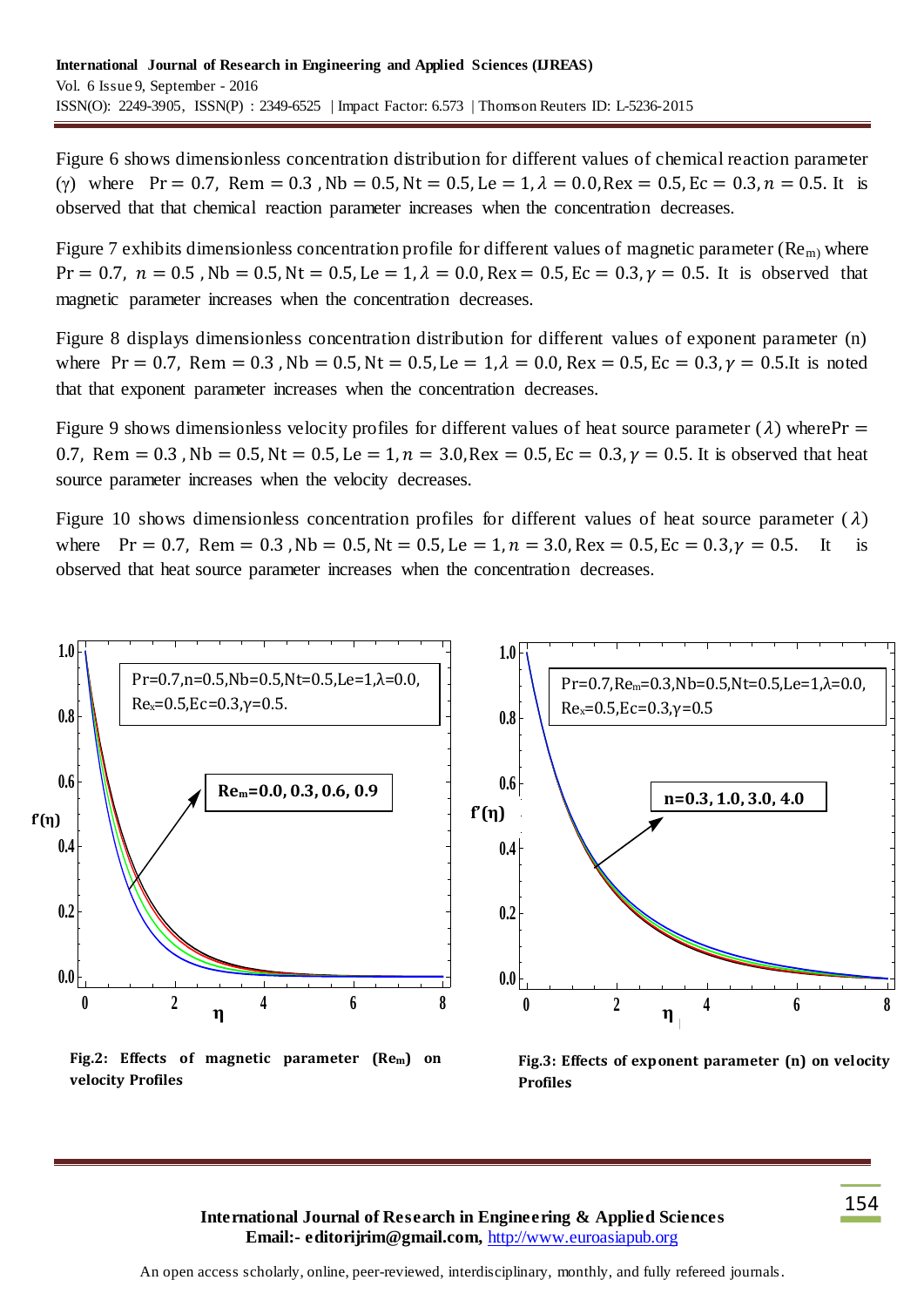#### **International Journal of Research in Engineering and Applied Sciences (IJREAS)** Vol. 6 Issue 9, September - 2016 ISSN(O): 2249-3905, ISSN(P) : 2349-6525 | Impact Factor: 6.573 | Thomson Reuters ID: L-5236-2015



**Fig.4: : Effects of magnetic parameter (Rem) on temperature profile**



**Fig.6:** : **Effects of chemical reaction parameter Fig.6:** : **Effects of chemical reaction parameter (γ) on concentration Profiles** 



**Fig.5: : Effects of exponent parameter (n) on temperature Profiles**



**Fig.7: Effects of magnetic parameter (Rem) on concentration Profiles**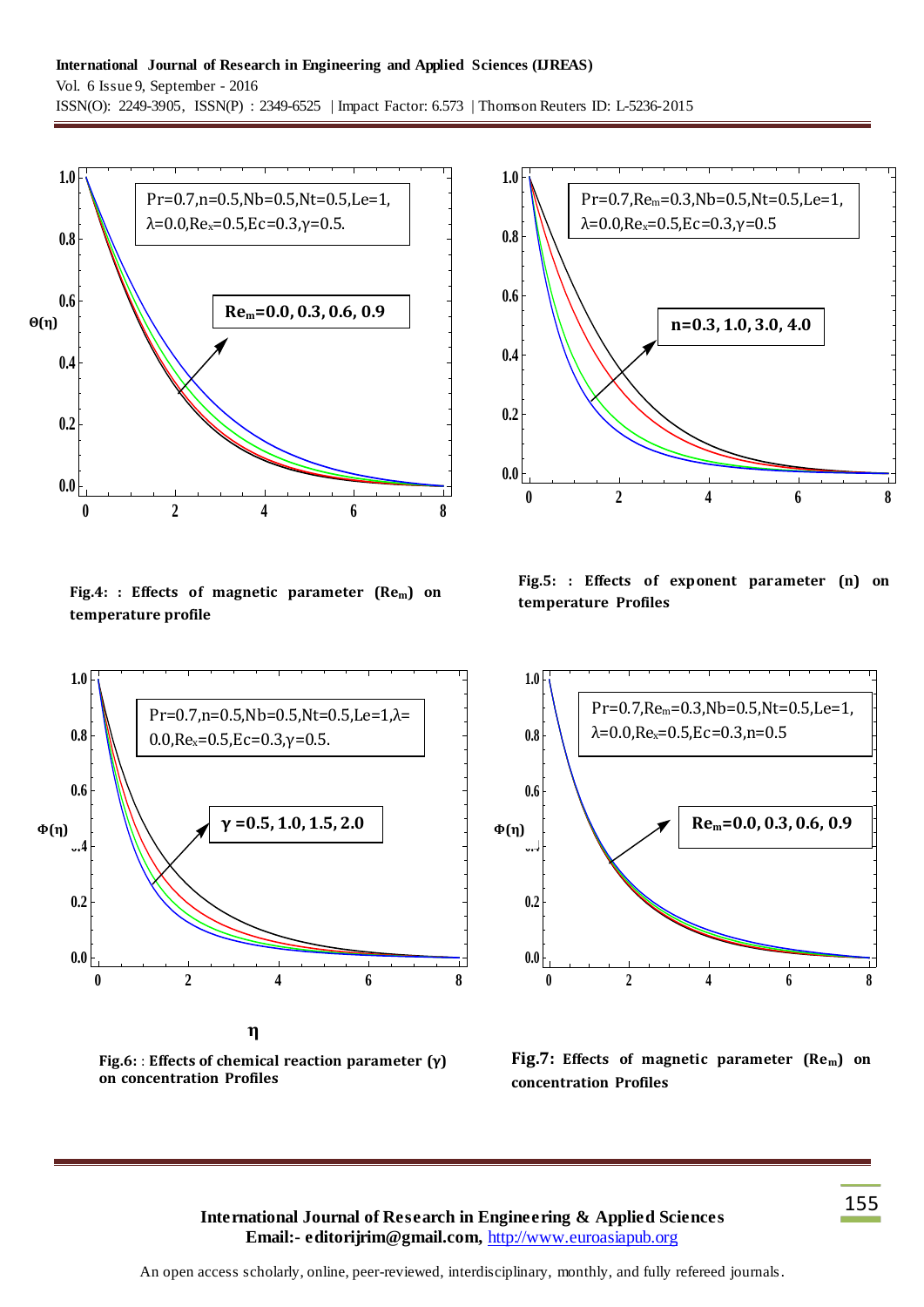

**Fig.8: Effects of exponent parameter (n) on concentration Profiles**



**Fig.10: Effects of heat source parameter (λ) on concentration Profiles**



**Fig.9: Effects of heat source parameter (λ) on velocity Profiles**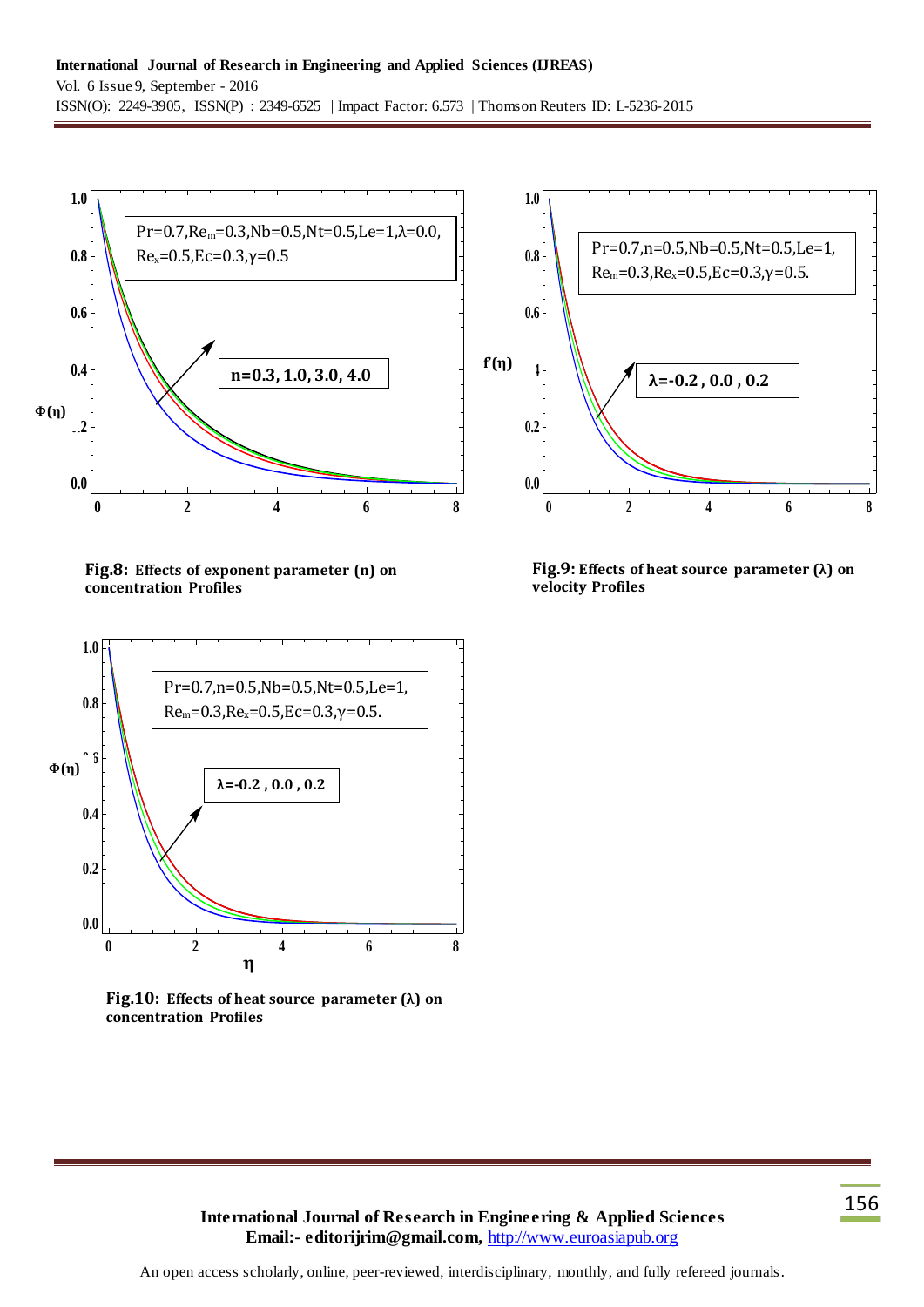| Re <sub>m</sub> | Pr  | n       | Nb  | Nt      | Le | $\lambda$ | Re <sub>x</sub> | Ec  | f''(0) | $\theta'(0)$ | $\varphi'(0)$ |
|-----------------|-----|---------|-----|---------|----|-----------|-----------------|-----|--------|--------------|---------------|
| 0.3             | 0.7 | 0.5     | 0.1 | 0.5     |    | 0.5       | 0.5             | 0.3 | 1.0006 | 0.4824       | 0.7623        |
| 0.3             | 0.7 | 0.5     | 0.3 | 0.5     |    | 0.5       | 0.5             | 0.3 | 1.0441 | 0.4681       | 0.7626        |
| 0.3             | 0.7 | 0.5     | 0.5 | $0.5\,$ |    | 0.5       | 0.5             | 0.3 | 1.1661 | 0.4293       | 0.7346        |
| 0.3             | 0.7 | 0.5     | 0.7 | 0.5     |    | 0.5       | 0.5             | 0.3 | 1.3453 | 0.3752       | 0.7708        |
| 0.3             | 0.7 | $0.5\,$ | 0.5 | $0.1\,$ |    | 0.5       | 0.5             | 0.3 | 1.0816 | 0.5194       | 0.9218        |
| 0.3             | 0.7 | 0.5     | 0.5 | 0.3     |    | 0.5       | 0.5             | 0.3 | 1.0646 | 0.4999       | 0.837         |
| 0.3             | 0.7 | $0.5\,$ | 0.5 | 0.5     |    | 0.5       | 0.5             | 0.3 | 0.9845 | 0.4807       | 0.7624        |
| 0.3             | 0.7 | 0.5     | 0.5 | 0.7     |    | 0.5       | 0.5             | 0.3 | 0.9647 | 0.4632       | 0.696         |

**Table 1 : The values of skin friction, Nusselt Number and Sherwood Number for different values of the physical parameters**

### **Conclusion:**

The effects of chemical reactions and each source on MHD Heat and Mass transfer flow of a nanofluid on continuously moving surface is investigated. The governing equations and boundary conditions are reduced to ordinary differential equations by using Nac tsheim-Swigert shooting technique together with Runge-Kutta sixth order iteration scheme.

- $\triangleright$  The increase in magnetic parameter is to decrease in velocity and concentration profiles.
- $\triangleright$  The increase in exponent parameter is to decrease in temperature and concentration profiles.
- $\triangleright$  The increase of chemical reaction parameter is to decreases in temperature and concentration profiles.
- $\triangleright$  The heat transfer coefficient of nanofluid increase with the decreases of velocity and concentration profiles

### **References:**

1. Choi SUS. Enhancing thermal conducting of fluids with nanoparticles , development and applications of non-Newtonian flows.D.A. Singer and H.P.Wang, eds., ASMEMD-vol.231 and FED- vol.231 and FED-vol. 66, USDOE, Washington, DC (United States). 1995; 231;99-105.

2. Sakiadis B.C:Boundary layer behavior on a continuous solid surface.AICHE.J,vol.7.1961;7;221-225.

- 3. Crane L.J: Flow past a stretching plate .ZAMP, 1970;21;645-647.
- 4. Buongiorno.J. Convective transport in nanofluids, ASME Journal of Heat Transfer, 2006;18;240-250.

5. Wang CY. Free convective on a vertical stretching surface.Journal of Applied mathematics and Mechanics ,ZAMM, vol.69.1989;69;418-420.

6. Pop I , Gorla RSR, Rashidi M.The effect of variable viscosity on flow and heat transfer to a continuously moving flat plate.Int Eng Sci.1992;30:1-6.